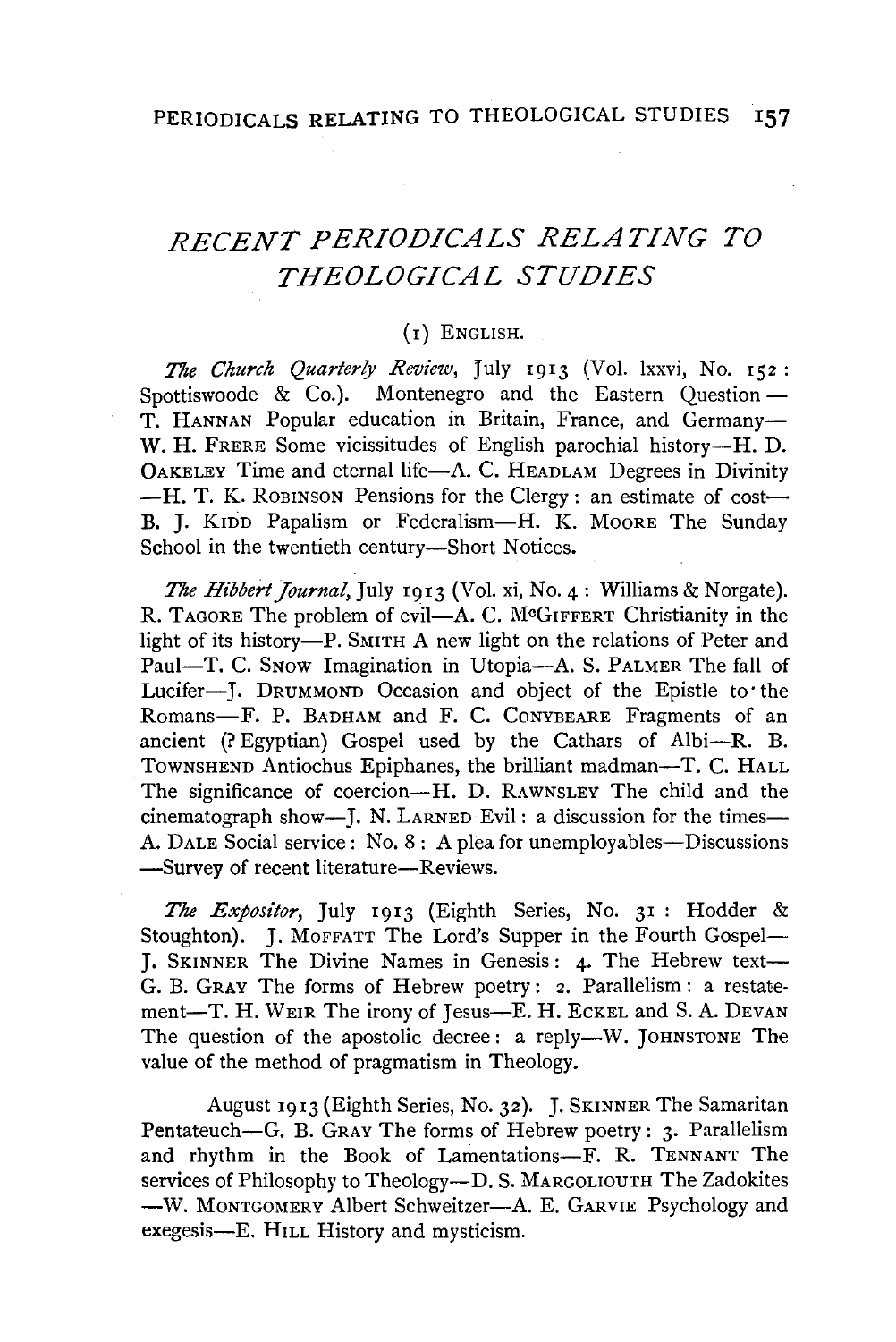# 158 THE JOURNAL OF THEOLOGICAL STUDIES

September 1913 (Eighth Series, No. 33). M. JONES The date of the Epistle to the Galatians-W. B. STEVENSON The interpretation of Isaiah xli 8-20 and li  $I-8$ -G. B. GRAY The forms of Hebrew poetry: 4. The elements of Hebrew rhythm-C. McEvov The New Testament language of endearment to the Lord Jesus Christ-F. R. TENNANT The philosophy of religion as an autonomous subject-**I.** SKINNER The Divine Names in Genesis: 5. The limits of textual uncertainty.

## (2) AMERICAN.

*The American Journal of Theology*, July 1913 (Vol. xvii, No. 3: Chicago University Press). E. W. LYMAN What is Theology? the essential nature of the theologian's task-P. WENDLAND Hellenistic ideas of salvation in the light of ancient anthropology-J. WEISS The significance of Paul for modern Christians-I. MOFFATT Ninety years after : a survey of Bretschneider's *Probabilia* in the light of subsequent J ohannine criticism-G. R. DoDSON Aristotle as a corrective in present theological thought-J. W. BASHFORD Adaptation of modern Christianity to the people of the Orient-Critical Notes-Recent theological literature.

*The Princeton Theological Review,* July 1913 (Vol. xi, No. 3: Princeton University Press). G. Vos The range of the Logos-title in the prologue to the Fourth Gospel-L. F. BENSON The hymnody of the Methodist revival-M. Love John Witherspoon in Scotland-Reviews of recent literature.

#### (3) FRENCH AND BELGIAN.

*Revue Benedictine,* July 1913 (Vol. xxx, No. 3: Abbaye de Maredsous). A. WILMART La lettre de Potamius à Saint Athanase-G. MORIN Un nouvel opuscule deS. Pacien? Le *Liber ad Iustinum* faussement attribué à Victorin--D. DE BRUYNE L'Itala de Saint Augustin-J. CHAPMAN On the *Decretum Gelasianum de librz's recipiendis et non recipiendis (suite)--G.* MoRIN Les *Statuta Ecclesiae antiqua* sont-ils de Cesaire d' Aries?-D. DE BRUYNE Un vieux libraire romain: Gaudiosus -B. DEFRENNE Les *Diaria* et les *Acta* du Concile de Trente-Comptes rendus-Notes bibliographiques-U. BERLIÈRE Bulletin d'histoire bénédictine.

*Revue d'Histoire Ecclésiastique*, July 1913 (Vol. xiv, No. 3: Louvain, 40 Rue de Namur). J. FLAMION Saint Pierre a Rome: examen de la these et de la methode de M. Guignebert *(suite et fin)-E.* LESNE La dîme des biens ecclésiastiques aux 1x<sup>e</sup> et x<sup>e</sup> siècles *(suite et fin*)-J. DE GHELLINCK Les notes marginales du Liber Sententiarum (à suivre)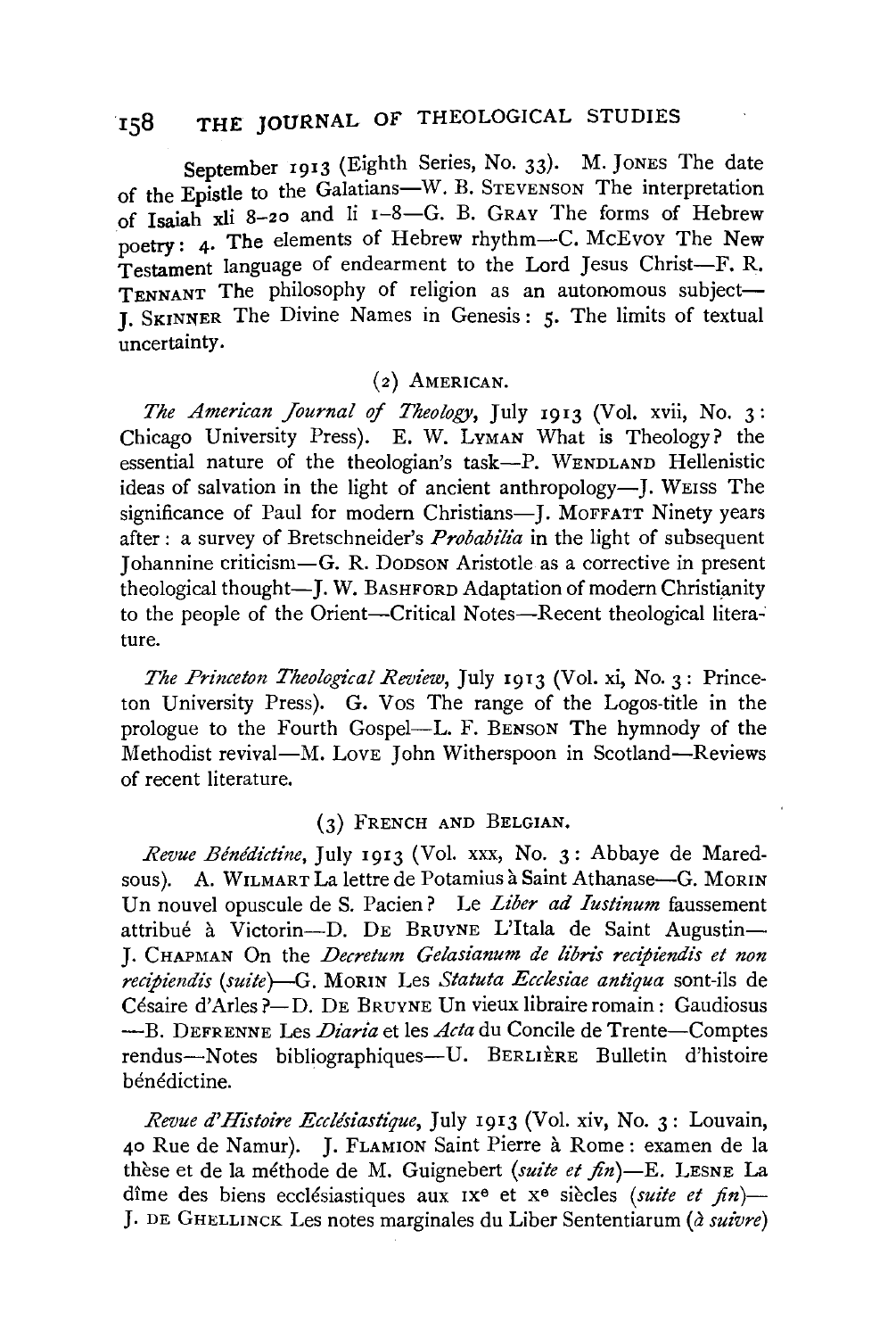### **PERIODICALS** RELATING TO THEOLOGICAL STUDIES **159**

-F. CLAEYS BOUUAERT Un seminaire beige sous la domination française: Le séminaire de Gand  $(1794-1812)$ -Comptes rendus-Chronique-Bibliographie.

*Revue de l'Orient Chrétien, April 1913 (N. S. Vol. viii, No. 2:* Paris, 20 Rue de Regard). S. GRÉBAUT Les miracles de l'archange Ragou'el-S. GRÉBAUT Salam à La Vierge-F. NAU La version syriaque de l'histoire de Jean le Petit *(suite)-F.* N AU La hierarchie ecclesiastique chrétienne d'après Masoudi-F. NAU Histoires des solitaires égyptiens (suite) (MS Coislin 126, fol. 241 sqq.)-J. BABAKHAN Essai de vulgarisation des Homélies métriques de Jacques de Saroug (suite)-F. PORCHER Les Apophthegmes des Pères (fragments coptes de Paris) -M. CHAINE Repertoire des Salam et Malke'e contenus dans les manuscrits ethiopiens des bibliotheques d'Europe-S. GREBAUT Les sept cieux et les sept cercles de la terre-S. GRÉBAUT Les tribus d'origine des apotres-F. NAU Notes sur le texte originel des Apophthegmes des Pères-S. GRÉBAUT La mauvaise passion de la colère selon Evagrius : Le bénédicté éthiopien-Bibliographie.

*Analecta Bollandiana,* June 1913 (Vol. xxxii, Nos. 2 and 3: Brussels, 20 Boulevard de Saint-Michel). **H.** DELEHAYE Vita S. Danielis stylitae **-H. DELEHAYE De fontibus Vitae S. Danielis stylitae-P. FRANCHI** DE' CAvALIER! Un' antica rappresentazione della traslazione di S. Teodoro Studita-P. PEETERS S. Hilarion d'Ibérie-C. VAN DE VORST Note sur S. Macaire de Pélécète-L. LAURAND Le cursus dans les hagiographes dominicains-F. VAN ORTROY S. Ignace de Loyola et le Père Olivier ·Manare- Bulletin des publications hagiographiques-Appendice : U. CHEVALIER *Repertorium hymnologicum* : addenda et corrigenda fol.  $6-9$  (pp.  $81-144$ ).

Revue d'Histoire et de Littérature Religieuses, July-August 1913 (N. S. Vol. iv, No. 4: Paris, 62 Rue des Écoles). A. Lorsy Cybèle et Attis-L. COULANGE Le Christ alexandrin-A. LOISY Les écrits de saint Luc, à propos d'un livre *récent-Chronique bibliographique* VIII Religions de l'Asie Centrale: IX Islamisme : X Littérature de l'Ancien Testament et littérature rabbinique-Faits et documents religieux *contemporains.* 

September-October 1913 (N. S. Vol. iv, No. 5). A. LOISY Isis et Osiris-A. V AN BECK La penitence dans saint *Cyprien-Chronique bibliographique* XII Litterature de **l'** Ancien Testament et litterature rabbinique (suite): XIII Histoire et religion d'Israël : XIV Littérature du Nouveau Testament: XV Origines *chretiennes-Faits et documents*   $religieux$  *contemporains.*